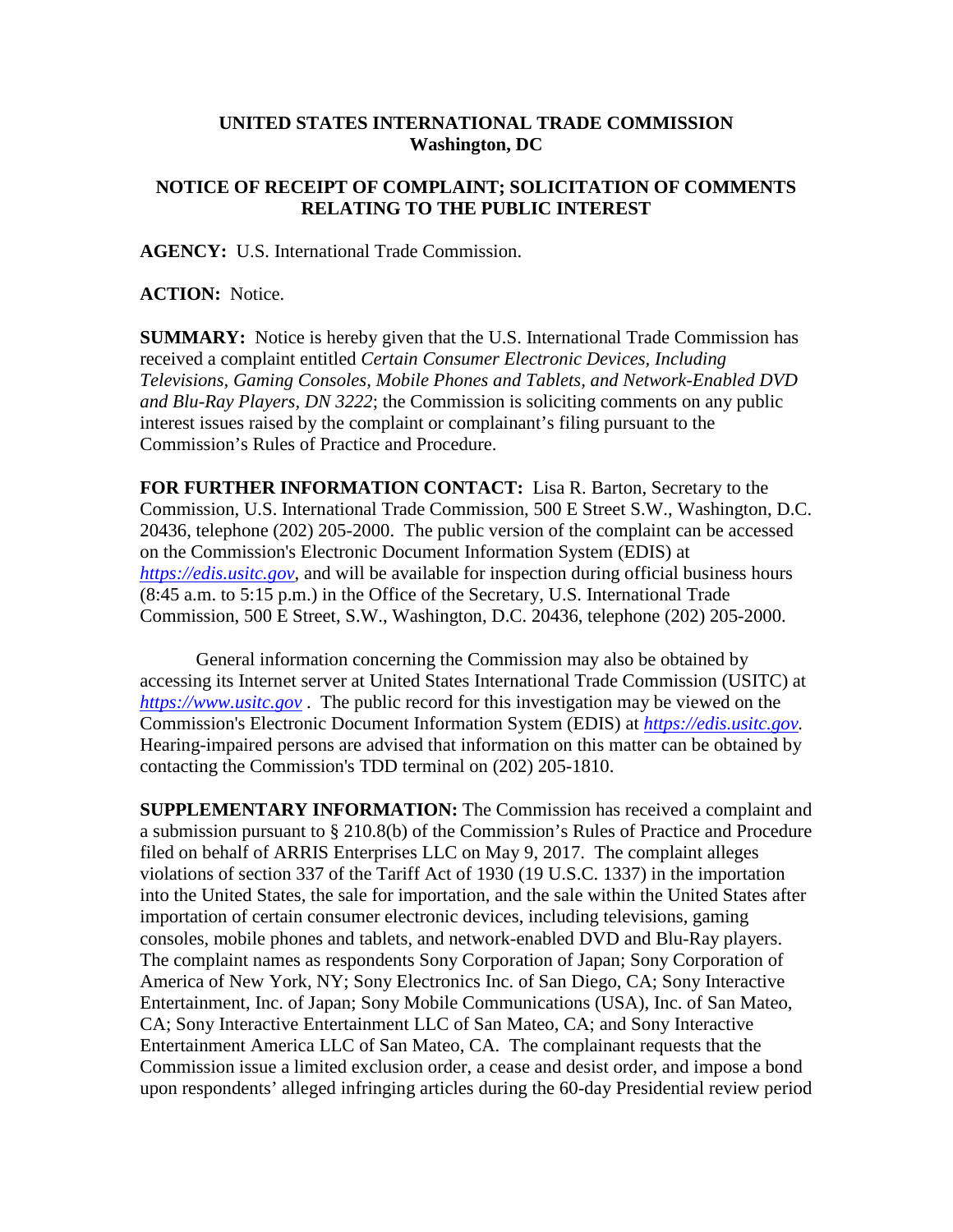pursuant to 19 U.S.C. 1337(j).

Proposed respondents, other interested parties, and members of the public are invited to file comments, not to exceed five (5) pages in length, inclusive of attachments, on any public interest issues raised by the complaint or § 210.8(b) filing. Comments should address whether issuance of the relief specifically requested by the complainant in this investigation would affect the public health and welfare in the United States, competitive conditions in the United States economy, the production of like or directly competitive articles in the United States, or United States consumers.

In particular, the Commission is interested in comments that:

- (i) explain how the articles potentially subject to the requested remedial orders are used in the United States;
- (ii) identify any public health, safety, or welfare concerns in the United States relating to the requested remedial orders;
- (iii) identify like or directly competitive articles that complainant, its licensees, or third parties make in the United States which could replace the subject articles if they were to be excluded;
- (iv) indicate whether complainant, complainant's licensees, and/or third party suppliers have the capacity to replace the volume of articles potentially subject to the requested exclusion order and/or a cease and desist order within a commercially reasonable time; and
- (v) explain how the requested remedial orders would impact United States consumers.

Written submissions must be filed no later than by close of business, eight calendar days after the date of publication of this notice in the *Federal Register*. There will be further opportunities for comment on the public interest after the issuance of any final initial determination in this investigation.

Persons filing written submissions must file the original document electronically on or before the deadlines stated above and submit 8 true paper copies to the Office of the Secretary by noon the next day pursuant to  $\S 210.4(f)$  of the Commission's Rules of Practice and Procedure (19 CFR 210.4(f)). Submissions should refer to the docket number ("Docket No. 3222") in a prominent place on the cover page and/or the first page. (*See* Handbook for [Electronic Filing Procedures](https://www.usitc.gov/documents/handbook_on_filing_procedures.pdf), *Electronic Filing Procedures*<sup>[1](#page-1-0)</sup>). Persons with questions regarding filing should contact the Secretary (202-205-2000).

 $\overline{a}$ 

<span id="page-1-0"></span><sup>1</sup> Handbook for Electronic Filing Procedures: *[https://www.usitc.gov/documents/handbook\\_on\\_filing\\_procedures.pdf](https://www.usitc.gov/documents/handbook_on_filing_procedures.pdf)*